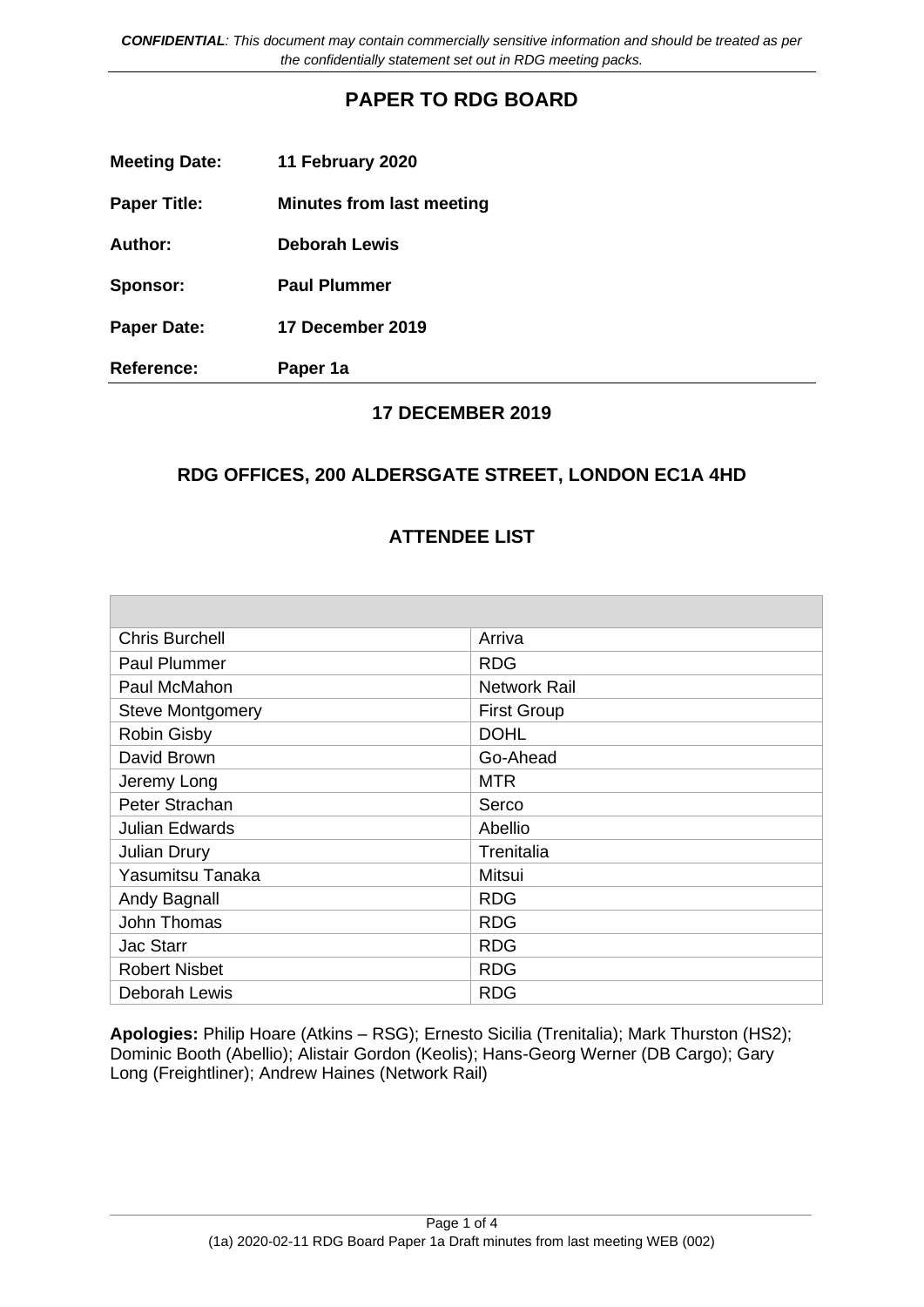# **MINUTES OF LAST MEETING**

| Item No. | <b>Approval of record</b>                                                                                                                                                                                                   |  |
|----------|-----------------------------------------------------------------------------------------------------------------------------------------------------------------------------------------------------------------------------|--|
| 1        | Chris Burchell (CB) welcomed everyone to the meeting and noted late apologies from<br>Gary Long. The minutes were accepted as a true and accurate record of the last meeting<br>on 7 November 2019. All actions are closed. |  |

| Item No.     | <b>RDG activity update</b>                                                                                                                                                                                                                                                                                                                                                                                                                                                                                                                                                                                                                                                                                                                                                                                                                             |  |
|--------------|--------------------------------------------------------------------------------------------------------------------------------------------------------------------------------------------------------------------------------------------------------------------------------------------------------------------------------------------------------------------------------------------------------------------------------------------------------------------------------------------------------------------------------------------------------------------------------------------------------------------------------------------------------------------------------------------------------------------------------------------------------------------------------------------------------------------------------------------------------|--|
| $\mathbf{2}$ | CB noted the meeting's open agenda to allow broad discussion of key issues for the<br>industry now, and strategic steer for coming months and years. CB updated Board on<br>recent engagement with ORR Chair regarding shared agenda and potential post-Williams<br>scenarios; and with The Trainline, RDG's relationship with whom has improved which<br>aids transparency. He commended colleagues for hosting a successful RDG conference.<br>CB noted the tragic death of a WMT train driver at Tyseley Depot on 14 December. Julian<br>Edwards provided brief details of the incident which resulted in the fatality; an update will<br>be given to Members following completion of RAIB and BTP investigations. WMT is<br>working to support the driver's family and colleagues, and has re-briefed all depots<br>regarding safe walking routes. |  |

| Item No. | Post-election: what next for the railway?                                                                                                                                                                                                                                                                                                                                                                                                                                                                                                                                                                                                                                                                                                                                                                                                               |
|----------|---------------------------------------------------------------------------------------------------------------------------------------------------------------------------------------------------------------------------------------------------------------------------------------------------------------------------------------------------------------------------------------------------------------------------------------------------------------------------------------------------------------------------------------------------------------------------------------------------------------------------------------------------------------------------------------------------------------------------------------------------------------------------------------------------------------------------------------------------------|
| 3        | Paul Plummer (PP) outlined the topics and aims of the strategic discussion. Broad<br>context was given in terms of Tory manifesto, including three key areas for railway:<br>industrial relations (IR); investment; and regional devolution. Short term key milestones<br>are 19 December Queen's Speech which will include a Bill to deliver minimum service<br>level (MSL) requirements; Brexit; and in transport terms, Oakervee. The macro<br>implications for the railway include: the industry will continue to be judged on its basic<br>service, making punctuality key; IR - MSL Bill is a chance to shape legislation; a stronger<br>government that is likely to challenge industry and remaining support for nationalisation,<br>creates a clear need for industry to show ambition and leadership, and be visibly<br>impatient for reform. |
|          | Board agreed on the need for a collective longer term piece of work looking at what the<br>industry will need in coming years in terms of skillset, rolling stock and workforce<br>demographic, which might mean a bigger workforce and/or cost changes depending on<br>Williams outcomes. That long term view will enable a constructive discussion with<br>government about future rail needs and people strategy, and allow the industry to shape                                                                                                                                                                                                                                                                                                                                                                                                    |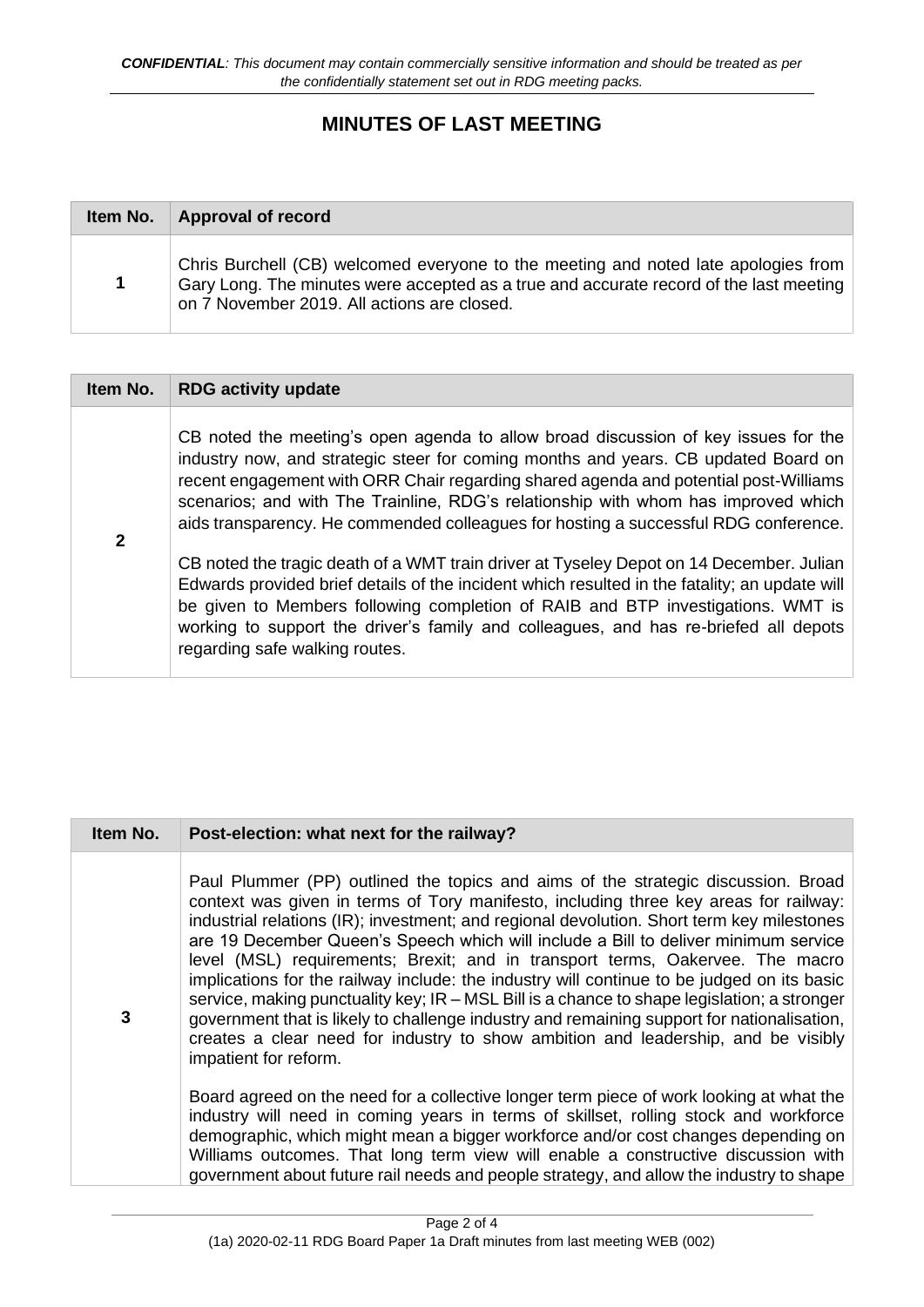|         | ticketing, was discussed. In the wider people strategy context, Members committed to<br>addressing people issues in their businesses, and to supporting further work on the<br>industry people plan deliverables.<br>Board agreed on the need for continued engagement to shape wider Williams reform<br>agenda before the white paper is published, and supported collaboration with<br>government in advance of Williams launch, to enable positive industry support.<br>Members discussed the importance of managing the industry forward and planning for<br>the interregnum between the white paper being published, and new industry structure<br>being embedded.<br>Jac Starr (JS) summarised the latest work and position on fares and ticketing reform,<br>including potential trials across the network. Members agreed on the need for leadership<br>to push the fares trials forward. There was discussion of TPRs and specifically the<br>process for approving new applications. It was agreed that the industry should work to<br>raise awareness of the TPR business model among political and other stakeholders.<br>RDG will share its legal advice on new TPR applicants to allow Board to take an informed<br>view on retail review. It was recognised that Williams recommendations may change the<br>landscape significantly, as government may have appetite for major change.<br>Accessibility was discussed, including the immediate issue of PSVAR compliance It<br>was recognised that industry should provide government with options and make clear<br>that providing a fully compliant RRV fleet for the network could take years to achieve.<br>Board recognised the likely growing pressure for further improvement in accessibility<br>across the railway as a whole. It was agreed that while it is right to aim for improvement,<br>there is a challenge in providing increasingly accessible services without high numbers<br>of customers that do not require that level of access, being impacted.<br>There was brief discussion of a proposed long term vision for the railway, which would<br>aim to join up key major strands of cross-cutting industry work including<br>operational/asset management, technology, people strategy and the decarbonisation<br>agenda. A more fully developed proposition will return to Board in early 2020. PP also<br>highlighted the COP26 climate change summit in Glasgow 2020. Claire Perry as COP26<br>president is looking to engage businesses including the rail industry. There is a clear<br>opportunity for rail to demonstrate on a global platform, the key role it can play in a<br>decarbonised future, so Members will consider their involvement. The key freight issues<br>were noted. |                 |              |
|---------|--------------------------------------------------------------------------------------------------------------------------------------------------------------------------------------------------------------------------------------------------------------------------------------------------------------------------------------------------------------------------------------------------------------------------------------------------------------------------------------------------------------------------------------------------------------------------------------------------------------------------------------------------------------------------------------------------------------------------------------------------------------------------------------------------------------------------------------------------------------------------------------------------------------------------------------------------------------------------------------------------------------------------------------------------------------------------------------------------------------------------------------------------------------------------------------------------------------------------------------------------------------------------------------------------------------------------------------------------------------------------------------------------------------------------------------------------------------------------------------------------------------------------------------------------------------------------------------------------------------------------------------------------------------------------------------------------------------------------------------------------------------------------------------------------------------------------------------------------------------------------------------------------------------------------------------------------------------------------------------------------------------------------------------------------------------------------------------------------------------------------------------------------------------------------------------------------------------------------------------------------------------------------------------------------------------------------------------------------------------------------------------------------------------------------------------------------------------------------------------------------------------------------------------------------------------------------------------------------------------------------------------------------------------------------------------------------------------------------------------------------------------------------------------|-----------------|--------------|
| 1912.01 | RDG to circulate summary of legal advice re barring new TPR<br>applicants and being potentially anti-competitive.                                                                                                                                                                                                                                                                                                                                                                                                                                                                                                                                                                                                                                                                                                                                                                                                                                                                                                                                                                                                                                                                                                                                                                                                                                                                                                                                                                                                                                                                                                                                                                                                                                                                                                                                                                                                                                                                                                                                                                                                                                                                                                                                                                                                                                                                                                                                                                                                                                                                                                                                                                                                                                                                    | Paul<br>Plummer | December     |
| 1912.02 | RDG to send PSVAR legal advice for Members' clarity<br>regarding January 2020                                                                                                                                                                                                                                                                                                                                                                                                                                                                                                                                                                                                                                                                                                                                                                                                                                                                                                                                                                                                                                                                                                                                                                                                                                                                                                                                                                                                                                                                                                                                                                                                                                                                                                                                                                                                                                                                                                                                                                                                                                                                                                                                                                                                                                                                                                                                                                                                                                                                                                                                                                                                                                                                                                        | Paul<br>Plummer | December     |
|         | RDG to bring a framework for developing long-term rail                                                                                                                                                                                                                                                                                                                                                                                                                                                                                                                                                                                                                                                                                                                                                                                                                                                                                                                                                                                                                                                                                                                                                                                                                                                                                                                                                                                                                                                                                                                                                                                                                                                                                                                                                                                                                                                                                                                                                                                                                                                                                                                                                                                                                                                                                                                                                                                                                                                                                                                                                                                                                                                                                                                               | Paul            | March        |
| 1912.03 | strategy to RDG Board in early 2020                                                                                                                                                                                                                                                                                                                                                                                                                                                                                                                                                                                                                                                                                                                                                                                                                                                                                                                                                                                                                                                                                                                                                                                                                                                                                                                                                                                                                                                                                                                                                                                                                                                                                                                                                                                                                                                                                                                                                                                                                                                                                                                                                                                                                                                                                                                                                                                                                                                                                                                                                                                                                                                                                                                                                  | Plummer         | <b>Board</b> |

| Item No. | <b>Noting items</b> |
|----------|---------------------|
|          |                     |